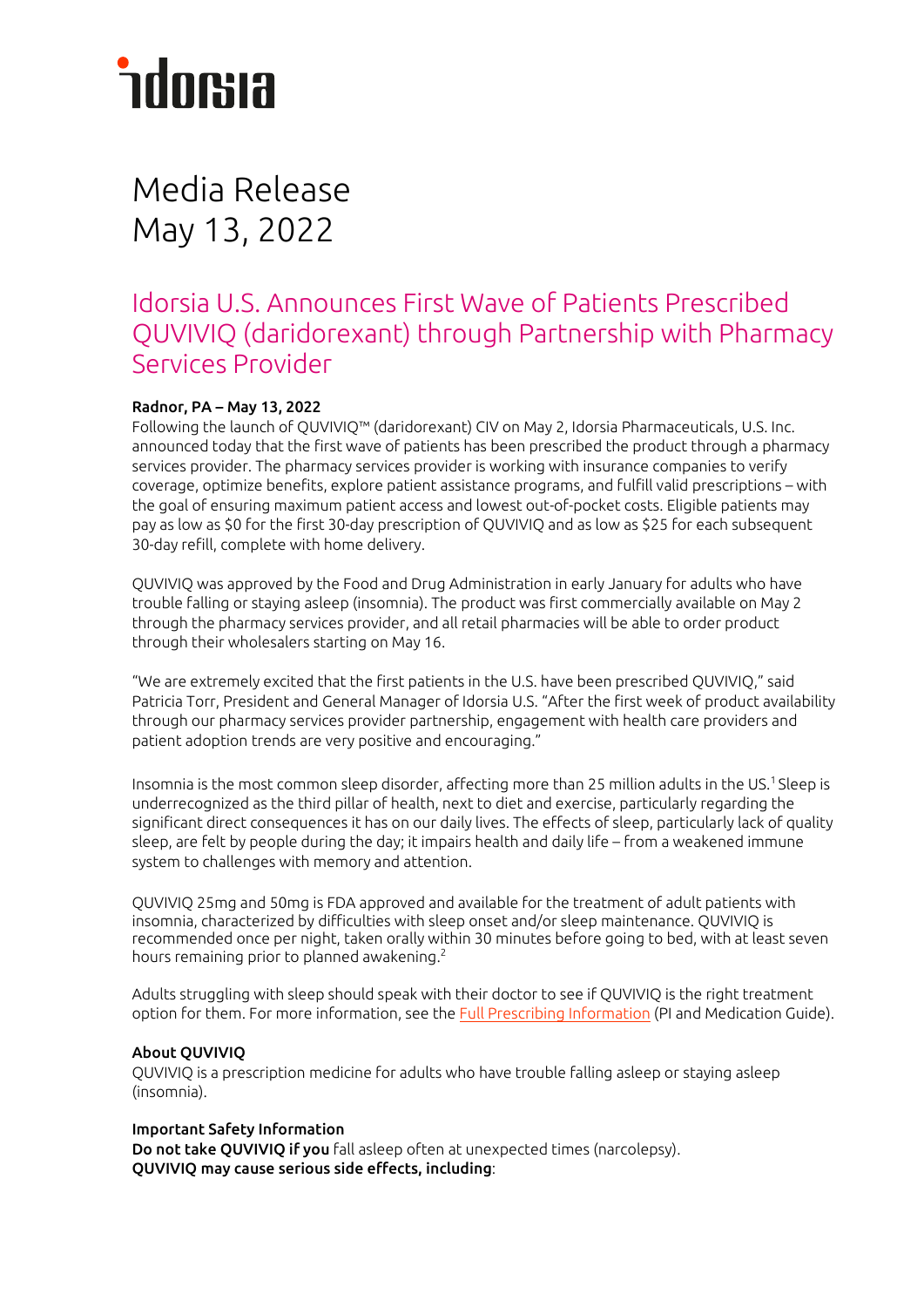# *<u>ndorsia</u>*

- **Decreased awareness and alertness.** The morning after you take QUVIVIQ, your ability to drive safely and think clearly may be decreased. You may also have sleepiness during the day.
	- o Do not take more QUVIVIQ than prescribed.
	- Do not take QUVIVIQ unless you are able to stay in bed for at least 7 hours before you must be active again.
	- o Take QUVIVIQ at night within 30 minutes before going to bed.

QUVIVIQ is a federally controlled substance because it can be abused or lead to dependence. Before taking QUVIVIQ, tell your healthcare provider about all of your medical conditions, including if you:

- have a history of depression, mental illness, or suicidal thoughts or actions; drug or alcohol abuse or addiction; a sudden onset of muscle weakness (cataplexy); daytime sleepiness
- have lung or breathing problems, including sleep apnea
- have liver problems
- are pregnant or plan to become pregnant
- are breastfeeding or plan to breastfeed

Tell your healthcare provider about all of the medicines you take, including prescription and overthe-counter medicines, vitamins, and herbal supplements.

- Taking QUVIVIQ with certain medicines can cause serious side effects. QUVIVIQ may affect the way other medicines work and other medicines may affect the way QUVIVIQ works.
- Do not take QUVIVIQ with other medicines that can make you sleepy unless instructed by your healthcare provider.

#### What should I avoid while taking QUVIVIQ?

- Do not drink alcohol while taking QUVIVIQ. It can increase the effects of alcohol, which can be dangerous.
- Do not drive, operate heavy machinery, do anything dangerous, or do other activities that require clear thinking if you do not feel fully awake, or you have taken QUVIVIQ and have less than a full night of sleep (at least 7 hours), or if you have taken more QUVIVIQ than prescribed.

#### QUVIVIQ may cause other serious side effects, including:

- Worsening depression and suicidal thoughts. Call your healthcare provider right away if you have any worsening depression or thoughts of suicide or dying.
- Temporary inability to move or talk (sleep paralysis) for up to several minutes, or hallucinations while you are going to sleep or waking up.
- Complex sleep behaviors such as sleep-walking, sleep-driving, preparing and eating food, making phone calls, having sex or doing other activities while not fully awake that you may not remember the next morning. Stop taking QUVIVIQ and call your healthcare provider right away if you experience a complex sleep behavior.

The most common side effects of QUVIVIQ are headache and sleepiness.

These are not all of the possible side effects of QUVIVIQ. Call your doctor for medical advice about side effects.

You are encouraged to report negative side effects of prescription drugs to the FDA. Visit [www.fda.gov/medwatch](http://www.fda.gov/medwatch%20or%20call%201-800-FDA-1088) or call 1-800-FDA-1088.

#### Notes to the editor

#### About Insomnia

Insomnia is defined as a combination of difficulty obtaining sufficient sleep and dissatisfaction with sleep combined with a significant negative impact on daytime functioning. Insomnia disorder is defined as difficulty initiating and/or maintaining sleep on at least three nights per week for at least three months, despite adequate opportunity to sleep.